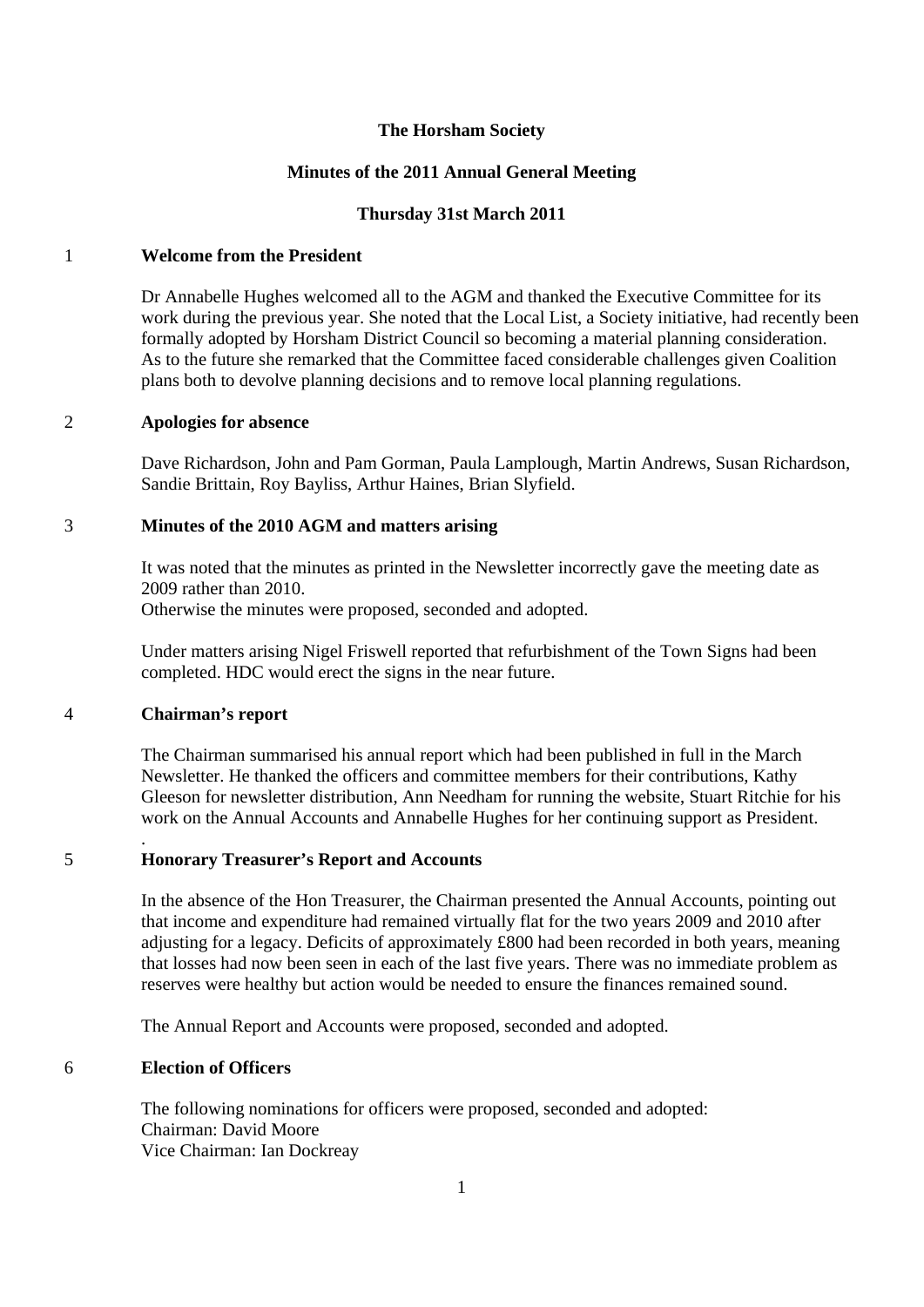Hon Secretary: Rod Cuming Treasurer: Roy Bayliss Membership Secretary: Pat Gale

### 7 **Election of Committee Members**

The Chairman announced that Sandie Brittain would not be standing for re-election and thanked her for her considerable contributions over the years.

Nominations received were for Peggy Gledhill, Carol Stokes, Jill Williams, Paul Fletcher, Nigel Friswell, Michael Hall, Arthur Haines, Brian Slyfield, John Steele.

The nominations were proposed, seconded and adopted.

## 8 **Appointment of Honorary Independent Examiner**

Stuart Ritchie had agreed to continue in this role.

The appointment was proposed, seconded and adopted.

### 9 **Proposed changes to the Constitution**

The Chairman explained that changes to the Constitution were needed partly for legal reasons but primarily to improve governance and to adapt to changing circumstances. The proposed changes had been fully reported in the March Newsletter but the Chairman made particular reference to the change enabling the Committee to modify subscription rates without the need to obtain approval at an AGM. However, any rate change would require three months notice enabling the membership to challenge and call an Extraordinary General Meeting, if necessary.

The changes were proposed and seconded.

The changes would now be referred to the Charity Commission for approval prior to adoption.

#### 10 **Any Other Business**

The Chairman announced the following:

a) Newsletter postage charges

In order to cover postage costs for out-of-town members postage charges would be increased for new members with immediate effect and for all members from 1<sup>st</sup> January 2012.

#### b) Design Awards

An award scheme would be introduced during the course of the year to encourage good building design in the town.

#### c) Chesworth Farm

In association with Forest Neighbourhood Council, the Society had been leading an initiative to establish a Friends of Chesworth Farm driven by a desire to protect the site from housing development. A public meeting to this end would be held in the Drill Hall on 11<sup>th</sup> April at 7pm. All members were invited.